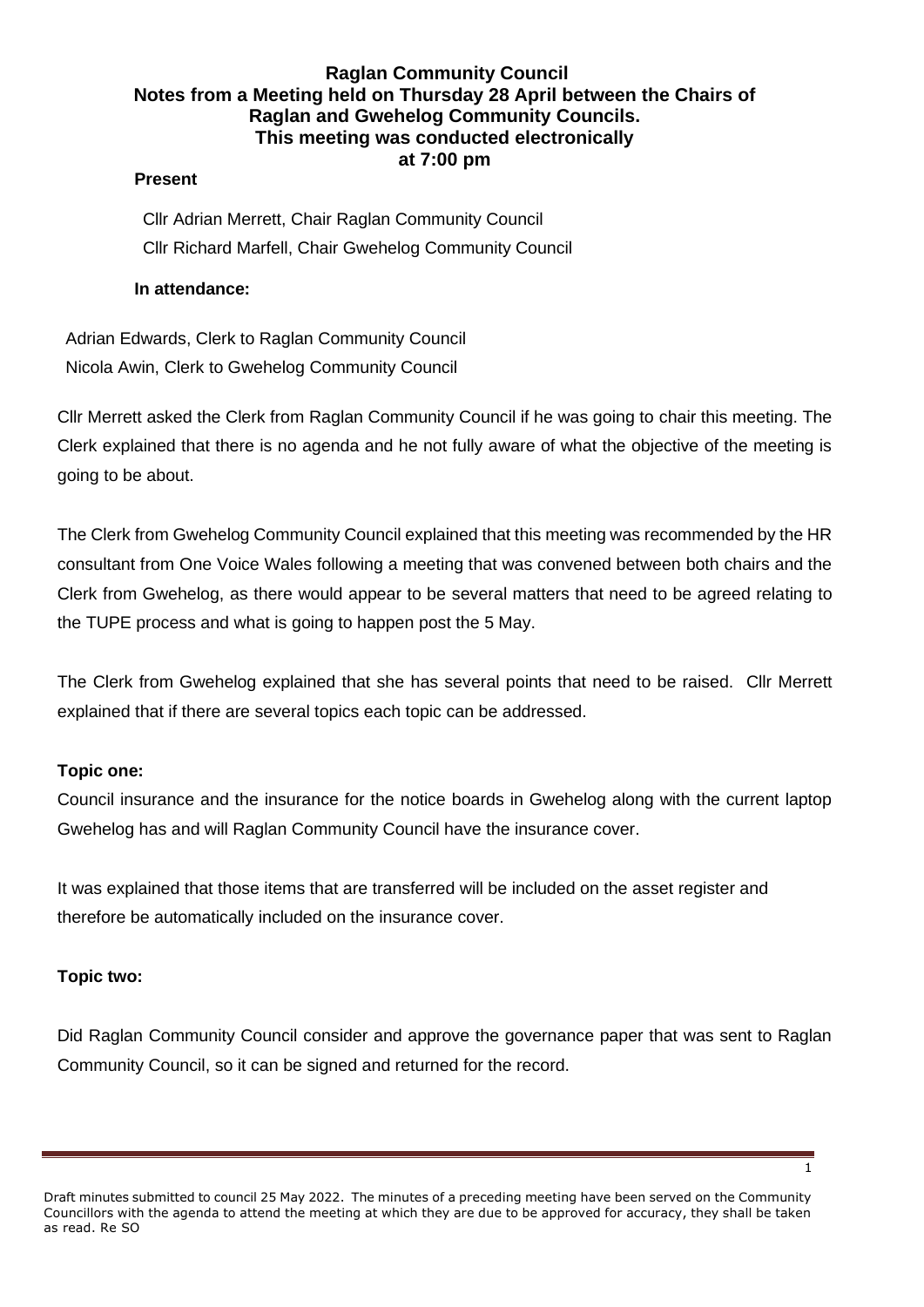It was explained that the governance document wasn't discussed in great depth and the document wasn't signed.

Cllr Merrett explained that it wasn't discussed in great depth. He provided an overview of the meetings that he has attended over the last several months. Cllr Merrett asked is there is anything fundamental that needs to be discussed this evening and is there anything he should be aware of in its content.

The Clerk from Gwehelog explained that it agrees to the fundamentals of the disbandment of Gwehelog Community Council. It was explained that this would need to be signed by the three Community Councils and Gwehelog would know where there were heading going forward. The Clerk from Gwehelog has confirmed that Llanarth Community Council have agreed to the documents.

The chair of Gwehelog Community Council stated that it was important to get this signed and agreed before the deadline, which he believed was the Community Councils last council meeting. He made a comment that Raglan Community Council have been dragging their feet all the way through this process and placing obstacles in the way. He said that Gwehelog and Llanarth Community Councils have been forthcoming during the process and putting all the details together.

He explained that Raglan Community Council have been hiding behind the pre-election period, Covid, illness and holidays. He explained that Raglan Community Council have not had any positive input into any of transfer process.

Cllr Merrett explained that he would challenge those comments when Raglan Community Council Clerk convened meetings and tried to convene further meetings and those meeting requests have been rejected. He explained following the meeting with One Voice Wales, he was the person that pressured One Voice Wales for HR support.

Gwehelog chair stated that Raglan Community Council didn't pressure support from One Voice Wales, that pressure came from Llanarth Community Council. Cllr Merrett explained that he wasn't aware that Llanarth Community Council had any input into this, and it was explained that Raglan Community Council haven't been in the loop trying to resolve this matter.

It was explained that if that was the case Raglan Community Council have not been included in any correspondence trail and Raglan Community Council have not been informed of any actions by others.

 $\overline{2}$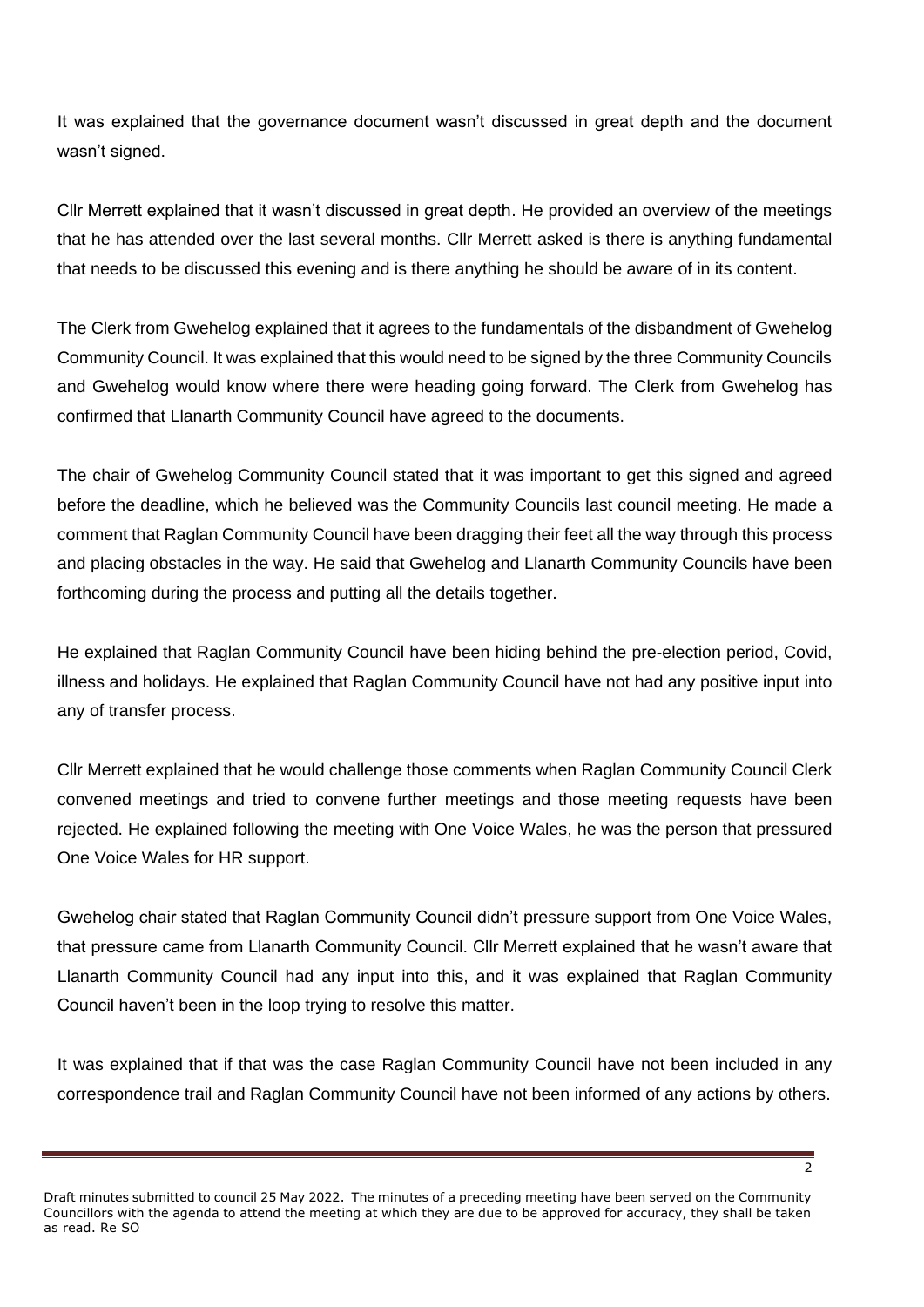It was explained that the contents of the papers would need action and agreement from Raglan Community Council so there are three signatures on the documents confirming that all the Community Councils agree.

Cllr Merrett asked for clarity on which document is being discussed. It was confirmed the document is the 5-page document with the governance, financial review and the financial split of the residual funds. It was explained that Gwehelog have done their part of the process, and this has been done following the advice of an officer from Monmouthshire County Council.

The Clerk from Raglan Community Council expressed disappointment by the comment made by the Chair of Gwehelog that Raglan Community Council haven't shown any interest and have placed obstacles in the way of the process. He explained that he on behalf of Raglan Community Council has proposed convening meetings and those meetings have been rejected or dismissed. For example, the chair from Llanarth Community Council on the 14 April stated, "*I see no need for any other meeting at this busy time"* and no further meeting has been convened and no papers have been distributed which Raglan Community Council have been copied into. He also proposed that a meeting was convened on the 4<sup>th</sup> May so the minutes from Gwehelog Community Council could be agreed as a true and accurate record and this was also dismissed.

The chair from Gwehelog indicated that he had not seen any emails from Raglan Community Council, and he also made comment that the Clerk from Raglan Community Council was going to send information following a meeting in February 2022.

Raglan Community Council Clerk explained that the emails were sent and those in the email trail saw the emails and proposals, as replies were received on the 14 Apr 2022, at 12:24, and 13:25. Therefore the Clerk from Raglan Community Council expressed disappointment in the comments made by the Chair of Gwehelog Community Council.

It was asked why Llanarth Community Council wasn't invited to this meeting, so the documents and the proposes funding split could be discussed. It was explained that the HR consultant didn't believe that was a requirement for this meeting.

There was a question about if all the Community Councillors can agree to sign something considered to be making a finance decision when all the councils are in the pre-election period. It was said no, councils cannot make decisions like this in a pre-election period. That is why it has been asked on several

Draft minutes submitted to council 25 May 2022. The minutes of a preceding meeting have been served on the Community Councillors with the agenda to attend the meeting at which they are due to be approved for accuracy, they shall be taken as read. Re SO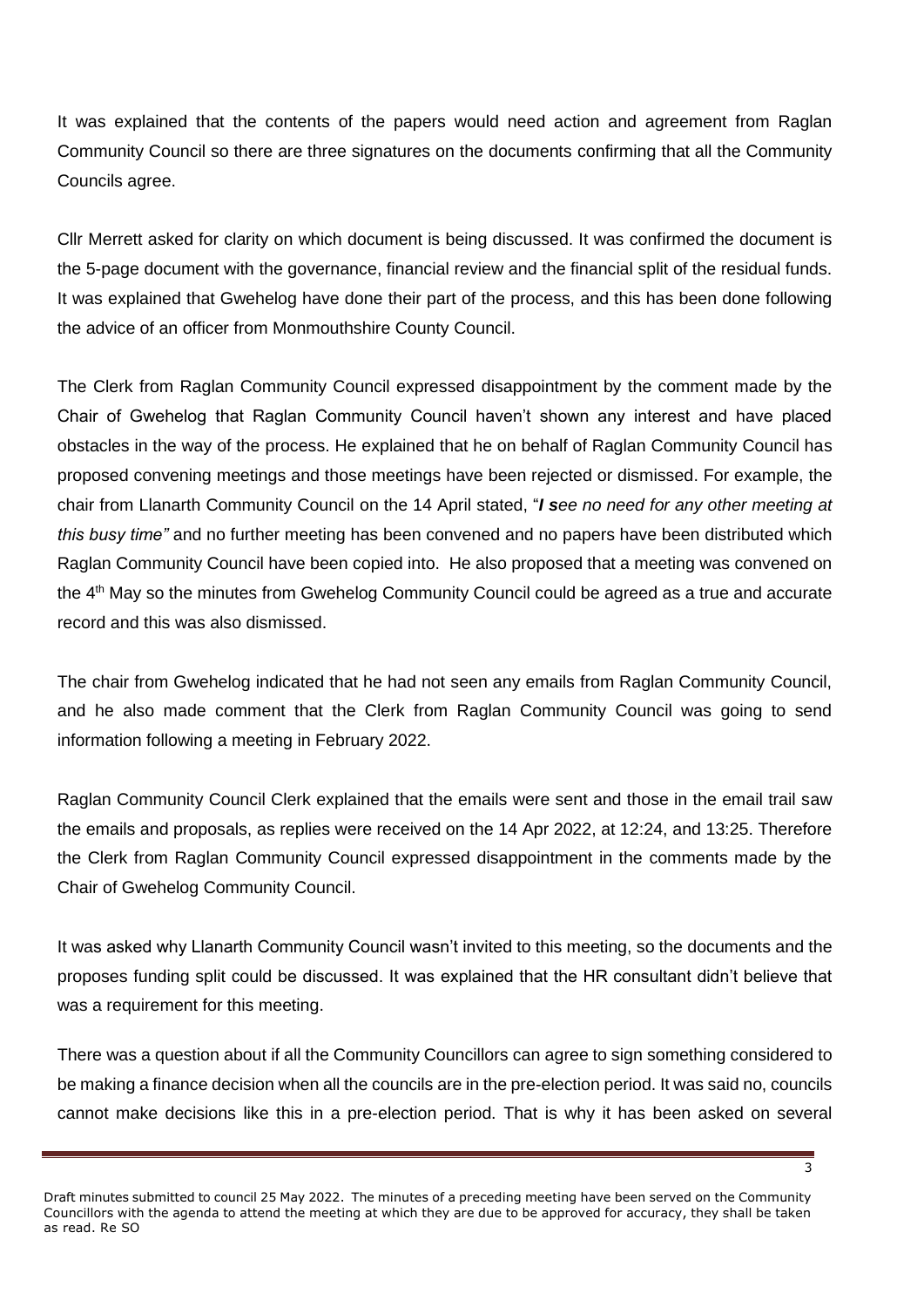occasions that this was discussed and agreed in principle before the 16 March 2022. It was said that if Raglan Community Council doesn't sign the agreement it will need to go to arbitration against itself.

It was said that clerks, councillors or anyone else doesn't make the rules regarding the election process, this process is a lawful Act, and Community Councils and everyone involved need to comply with the process. It was explained that this matter was raised in November 2021 when the first of two meetings was arranged by One Voice Wales and Monmouthshire County Council, and no-one would offer guidance nor any advice to Raglan Community Council.

It was said that Raglan Community Council cannot sign a formal document when it hasn't had any input into the formation of the document and have concern over several sections. It was said if Raglan Community Council doesn't want the split it will need to be transferred to a holding account until this matter can be resolved.

The chair of Gwehelog asked if members of Raglan Community Council do not think this is important to discuss.

It was said a members believe it is very important and understand the process but members from Raglan Community Council have not had the opportunity to have input into the process. This has just been sent to the Community Council and asked to sign it.

The chair of Gwehelog said that Raglan Community Council have asked questions before the transfer become lawful in December 2021. The Clerk from Raglan Community Council said the transfer was submitted to the Welsh Government in January 2020 and the Minister signed the document in October 2021.

The Clerk from Gwehelog will send the Gwehelog audit to attach to the proposed governance document. It was explained if that is the case that will be recorded, but Raglan Community Council will also have a statement attached for audit trail.

The Clerk from Raglan Community Council explained that he will contact the monitoring officer from Monmouthshire County Council and One Voice Wales for advice that Raglan Community Council can debate this proposal, and if this is lawful, a special meeting will be convened at short notice.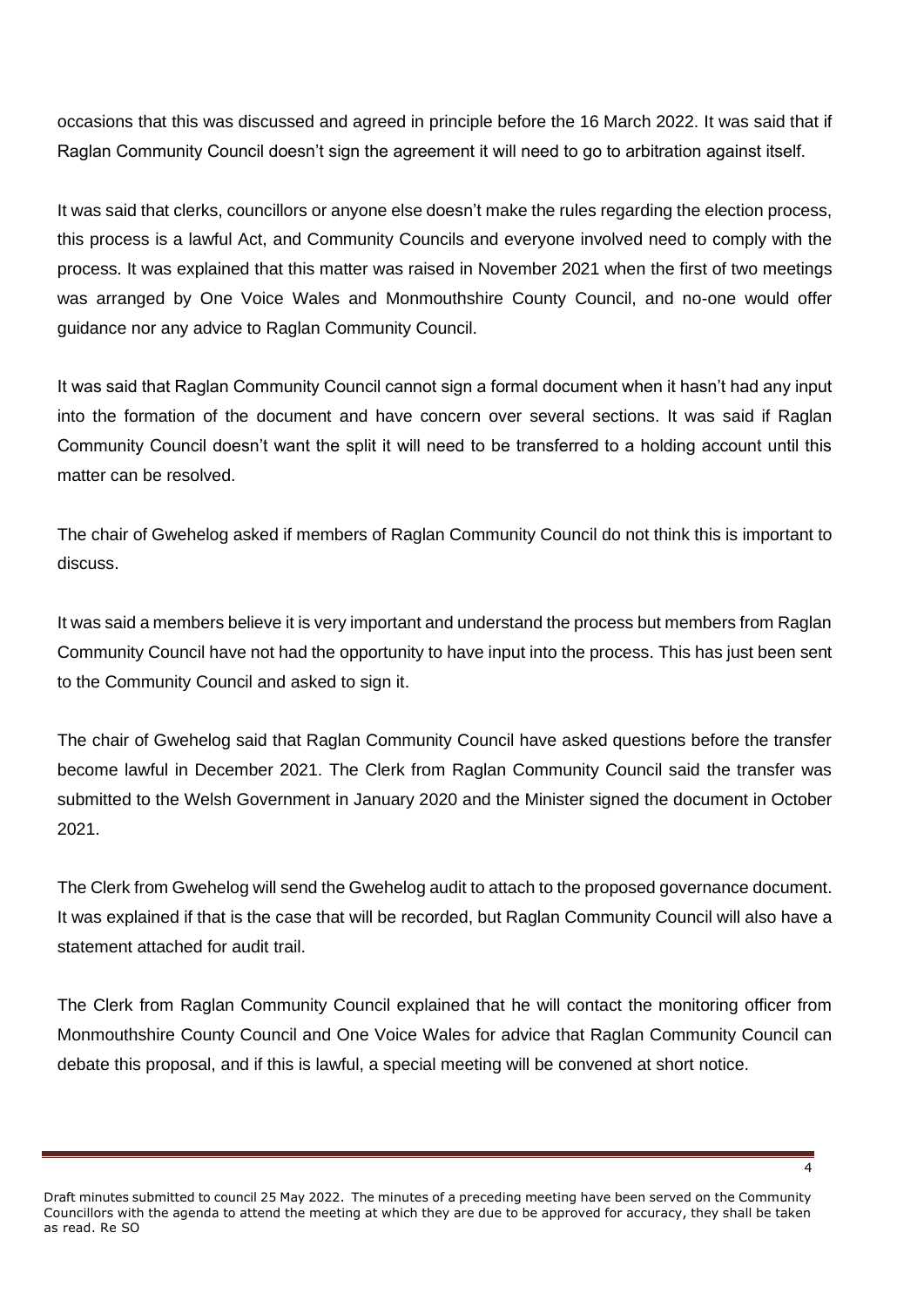It was explained that members from Raglan Community Council have received several reports relating to this process, and in January 2022 letters were sent to the Clerk and chair of Gwehelog addressing several points. Those letters have not been replied to and the letters were presented to the Gwehelog meeting in February 2022.

Cllr Merrett asked several questions arising from the proposed documents that have been sent for discussion. He asked about the number of dwellings, being 73 properties, being transferred to Llanarth and 136 properties being transferred to Raglan and the residual funds are split proportionately between both successor councils. Cllr Merrett believes that the document should be amended to include the full and current balances.

It was explained that the document cannot be amended to show the balances, as this will need the other councils to agree the amendment.

It was said if that is the case, that's the case, everyone is saying that a clear audit trail is required but the balances sent to the three councils are not accurate as the amounts have been amended in the last Gwehelog meeting (27 April).

It was agreed that a supplementary document will be sent for Raglan Community Council members to consider.

Cllr Merrett asked if Gwehelog can confirm the accurate figures following their last meeting. It was confirmed that the balance that will be forwarded to Raglan Community Council will be £2,515.90 and £1,350.45 to Llanarth Community Council.

The chair of Gwehelog indicated that Raglan Community Council could have worked out the split of the residual funds before this meeting. A question was asked how that could have been done if Gwehelog only confirmed the figures in their last meeting (27 April).

A question was asked should any residual funds go to Llanarth when Raglan Community Council will be taking over the employment status of the Clerk, when the other successor council will have no ongoing employment costs. There was some discussion on this point.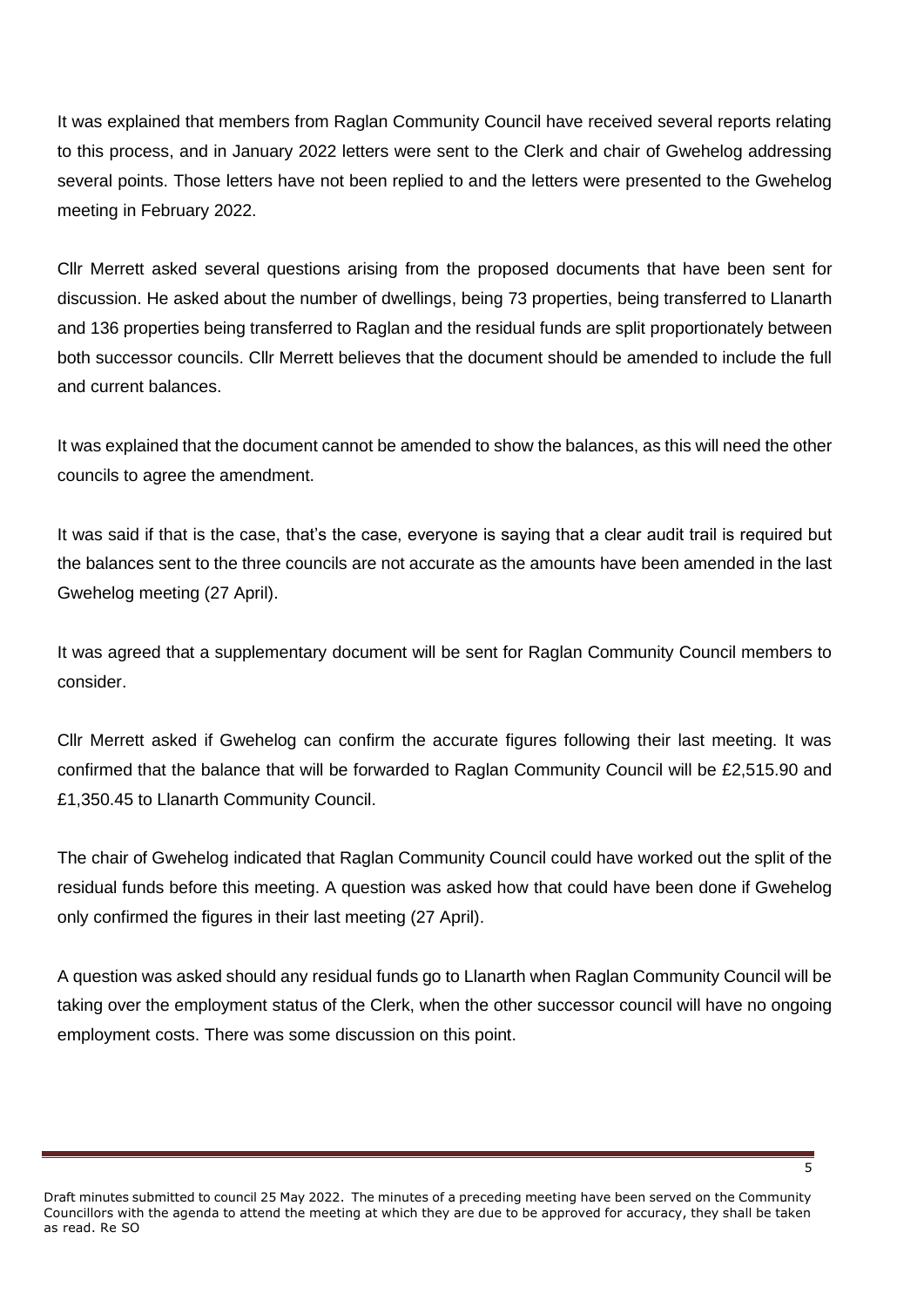It was explained that community councillors are volunteers and don't have the knowledge to undertake this process and the employment status of those going through this process. Therefore, that is why advice has been sought during the last several months.

Cllr Merrett asked the Raglan Clerk if he can sign this document on behalf of the Community Council. It was explained that members from the Community Council will need to agree the document is signed on their behalf. The chair cannot be delegated powers to act on behalf of the Community Council.

If Cllr Merrett is content for a special meeting to be convened, he will convene a special meeting, but if there are members of the Community Council are not content to sign this document what will be the way forward.

A question was asked about the differences in the balance on the accounts, and it was explained that the final figure in the bank is £3,866.35 and the account will be closed on Tuesday 2 May and the cheques will be drawn and presented to both successor councils.

It was asked how the cheque will be transferred; one question was asked is it possible to do a BACS transfer to Raglan Community Council. It was felt that this wouldn't be possible, therefore it was explained that Raglan Community Council Clerk would arrange to meet Gwehelog Clerk at the bank to collect the cheque and provide a receipt of payment. The Gwehelog Clerk will inform the Raglan Clerk of the day and time before the meeting.

If this isn't possible Raglan Community Council will contact the Community Council legal adviser to counter sign the receipt if there is some concern over the transfer of the funds.

The Clerk from Gwehelog asked about the TUPE process and what's going to happen. Cllr Merrett explained that the transfer will automatically take place.

It was explained that papers will be sent to the Clerk with details of the arrangements and the formal transfer, and the papers can be attached to the contact of employment. It was explained that the corporate body been the Community Council doesn't have a copy of the employment contract at this time. The chair of Raglan Community Council may have a copy, but the Community Council doesn't have a copy and consideration needs to be given to personal data and the requirements of GDPR and the ICO. The chair of Raglan Community Council was unable to confirm if he has copies and if the HR consultant sent him a copy, therefore can the Gwehelog Clerk send him a copy.

Draft minutes submitted to council 25 May 2022. The minutes of a preceding meeting have been served on the Community Councillors with the agenda to attend the meeting at which they are due to be approved for accuracy, they shall be taken as read. Re SO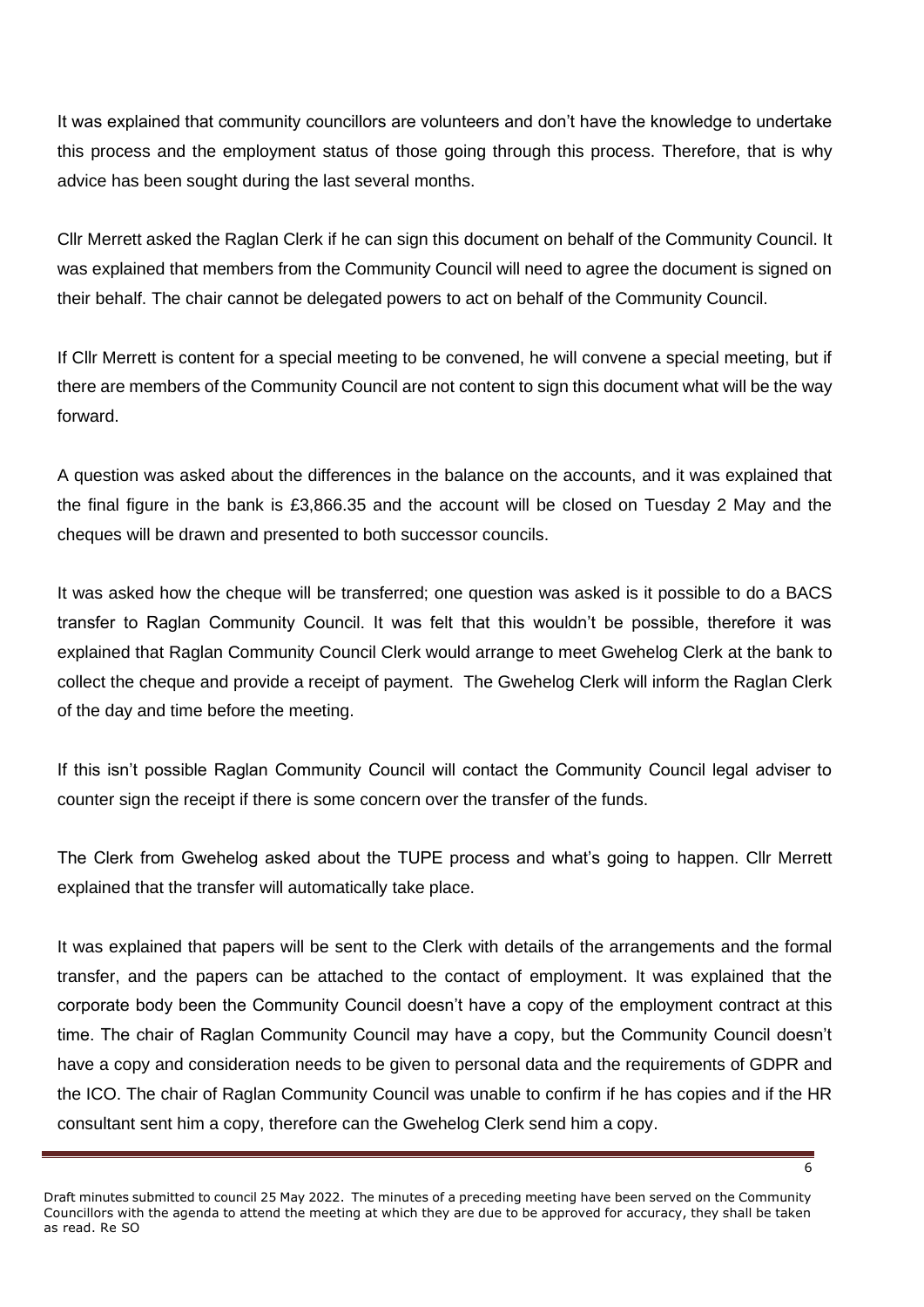It was explained that the new council will then consider any job description when the new chair and members are appointed. The Gwehelog Clerk said that Raglan Community Council cannot change her contact or job description without notice.

There was some discussion over the audit process, and the auditor will need the audit before the 18 May has the auditor will be unavailable after that date.

A question was asked about the audit fee and was that fee taken out and set aside before the residual funds were split between both successor councils. It was noted that no audit fees have been set aside to pay the fees for the 2021/22 audit. It was said that it is for Raglan Community Council to manage the payment of any fees it's not for Gwehelog to manage that process.

It was explained that members of Gwehelog were aware that an audit would need to be paid for, therefore it would have been prudent to set-aside the fees for the internal and external audits before splitting the residual funds.

The Clerk from Gwehelog also explained that the external audit for 20/21 hasn't been paid and is still outstanding, therefore there will be two audit fees plus the internal audit for 21/22. Cllr Merrett explained that these audit fees should be ringfenced before the residual funds were split so there are funds available to cover the outstanding audit fees for 20/21 and 21/22.

The response was Raglan Community Council will need to talk to the other successor council about this issue. A discussion took place with a range of views being expressed by those present.

There was some discussion over the Gwehelog website and there are no costs outstanding for the website. It was explained that this will be considered by the members of the Raglan Community Council.

The Chairman thanked everyone for attending. The meeting closed at 20:40 hrs.

Signed by \_\_\_\_

Chairman Date 11 May 2022

Please note: these notes are a summary of the above meeting, and a record of the decisions or resolutions moved. These minutes are not to be taken as a verbatim record of the meeting.

 $\overline{z}$